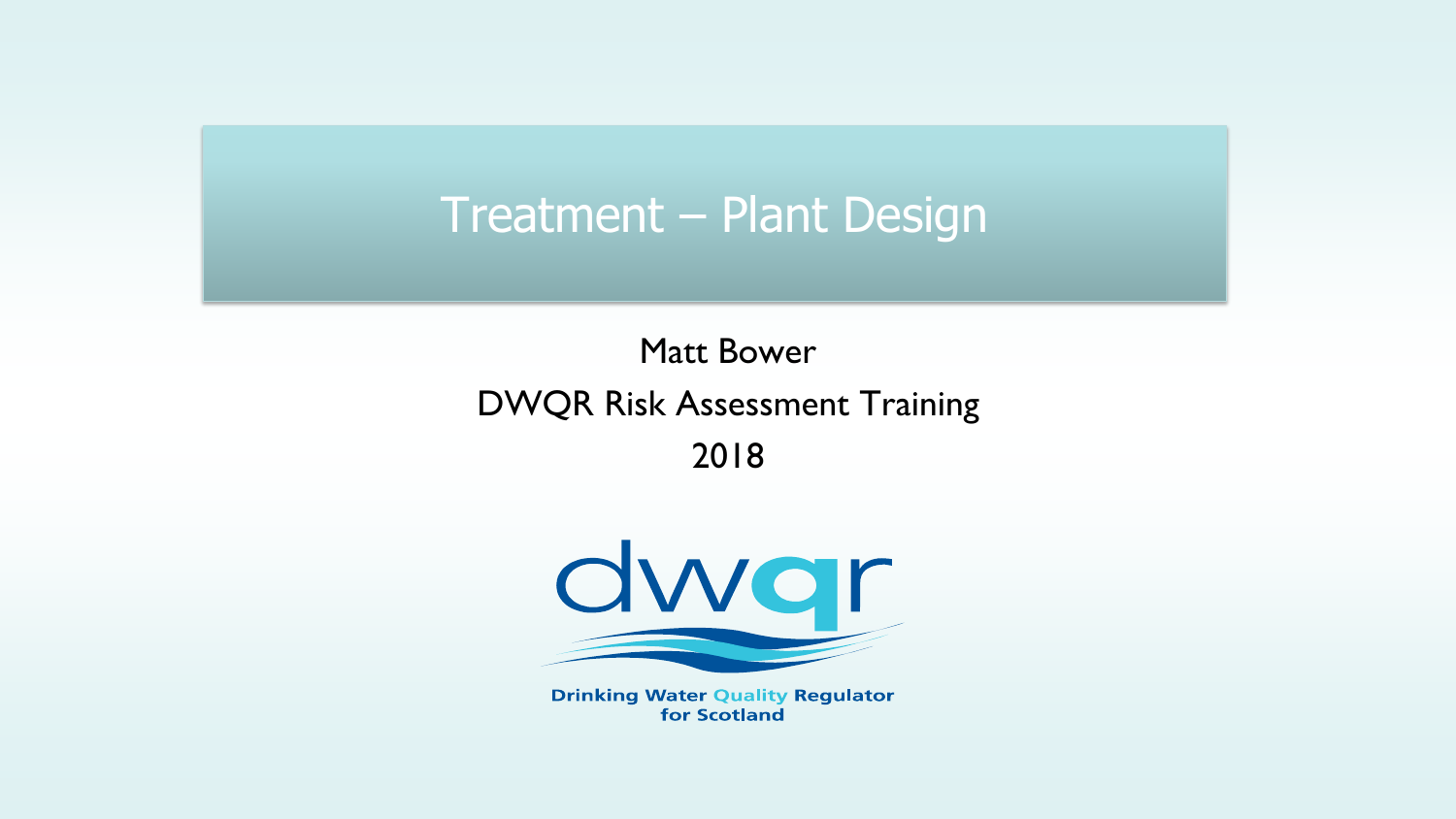## Process Design

### Take a step back – see the big picture

- Consider raw water quality
- Is there enough information?

• Emerging risks

- What is water used for?
- Where does the water need to go?





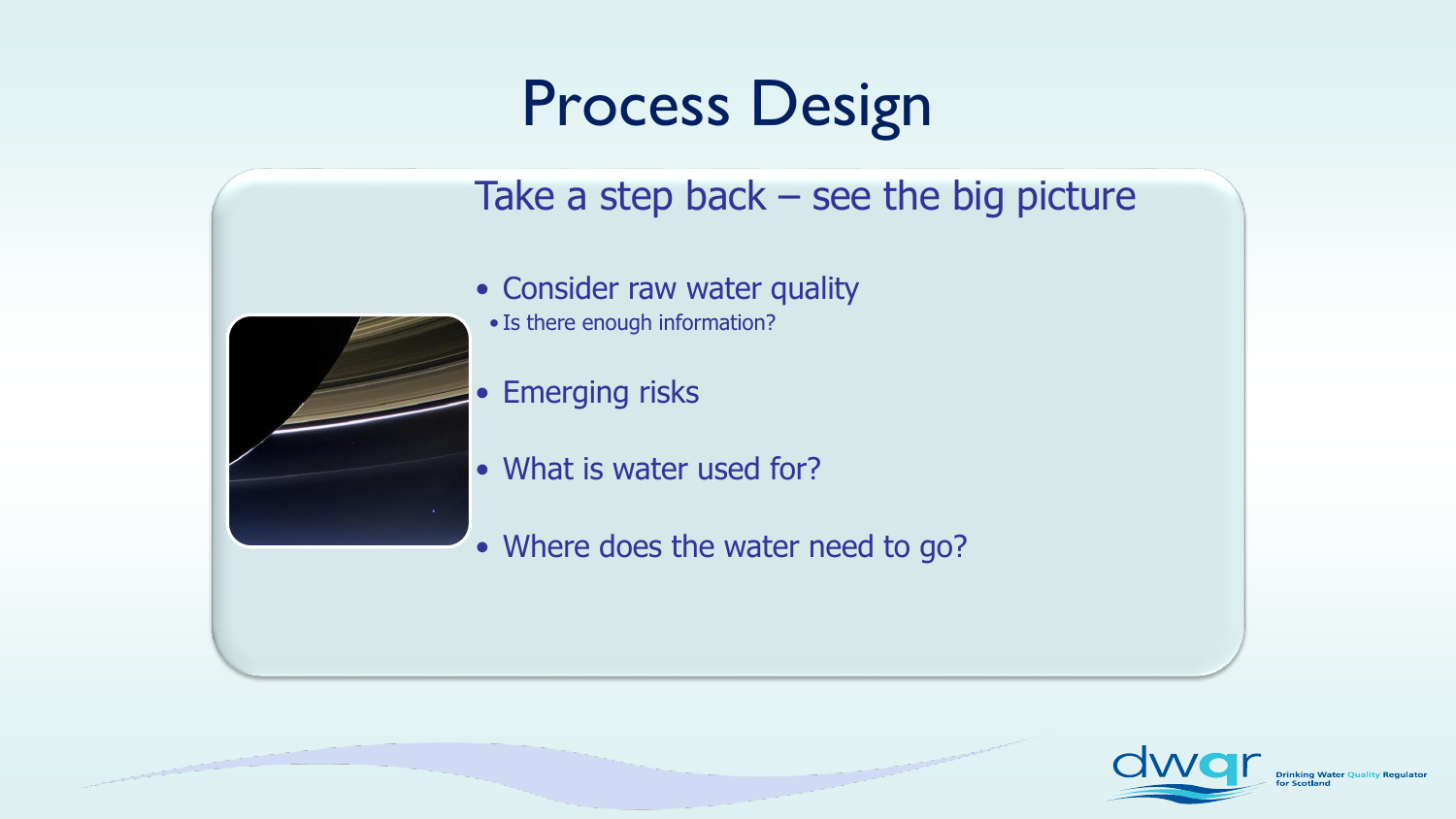## Process Design

### Ask Yourself a Few Questions

- How would I design the treatment process from scratch?
- Is everything that is here necessary?
- Is there anything here that isn't needed? LISMORE OPS
	- Is it dealing with all water quality issues
		- Regulated and unregulated (Crypto)
	- What could go wrong?

2.1.2 WTW Process Flow Schemati

RAW<br>WATER PAWWATER FROM LISACRE<br>SOURCING PRIMARY BOREHOLE NO 2

RAW<br>WATER RAWWATER FROM LISMON<br>SOURCING PRIMARY BORDHOLE NO.3

SECONDARY SECOND

• Where does the water need to go?

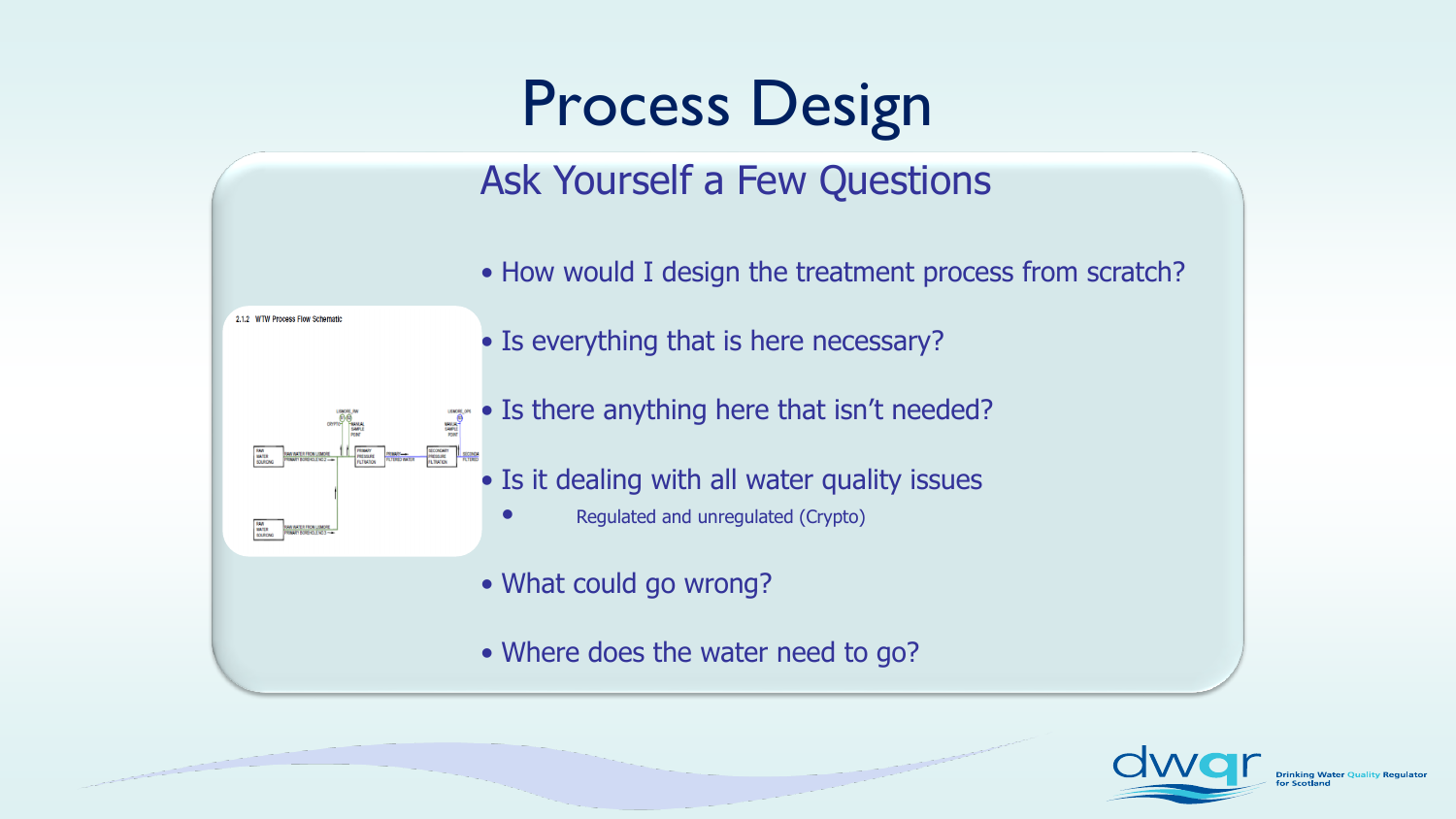## Capacity & Flow

- What is the max water flow through the process?
- Is flow measured anywhere?



- Some process are sized for a certain flow
	- UV
- Chemical filters
- Is there a flow "pinch point"?
- How variable is the flow?
	- Can the process cope with that (chemical dosing needs to adjust)
- Is the process reliant on blending out contaminants?
	- This needs to be controlled and monitored

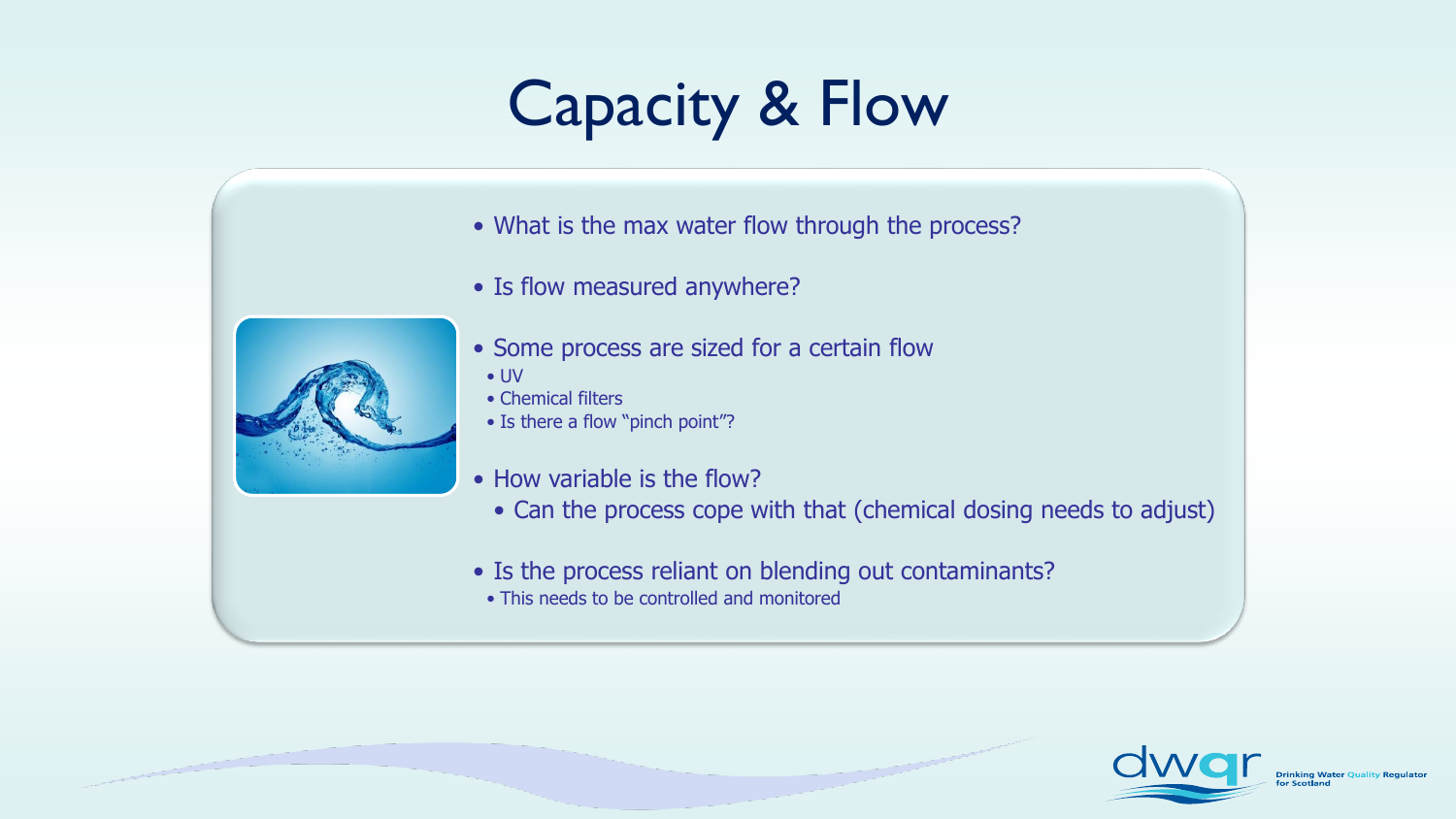# Quality

• How is it being monitored?



- How does it change over time?
- Some processes need stable quality; others will only work within certain parameters
- Some parameters / process need regular checks
	- Chemical dosing
	- Chemical filters

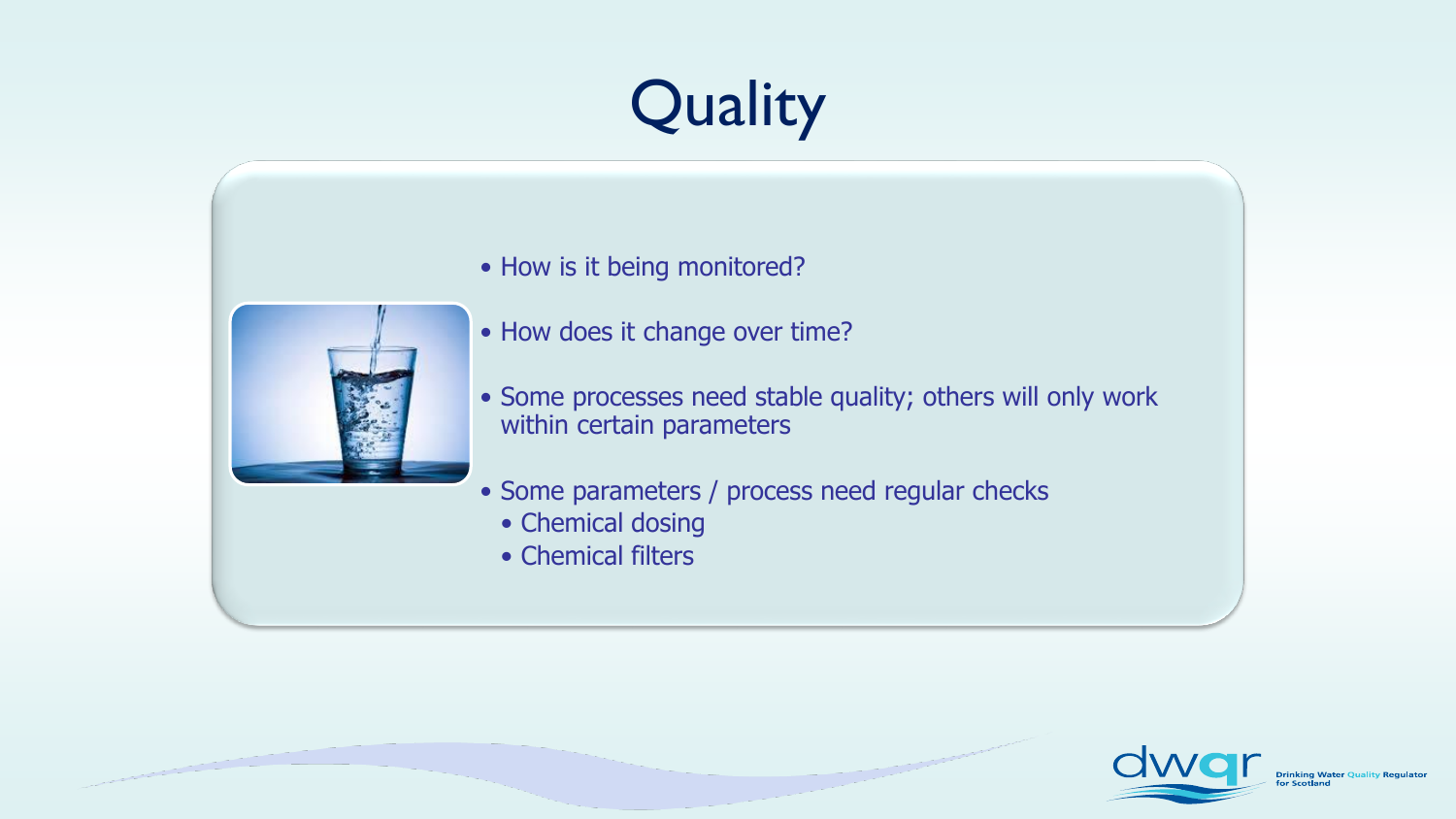## Installation

• Stuff only works when it is fitted correctly……



- Follow the process does it look logical to you?
- Competent installer?
- In line with manufacturers' specifications / guidance?
- Should be installed with maintenance in mind
- Pitfalls Bypasses, Short-circuiting, Contamination

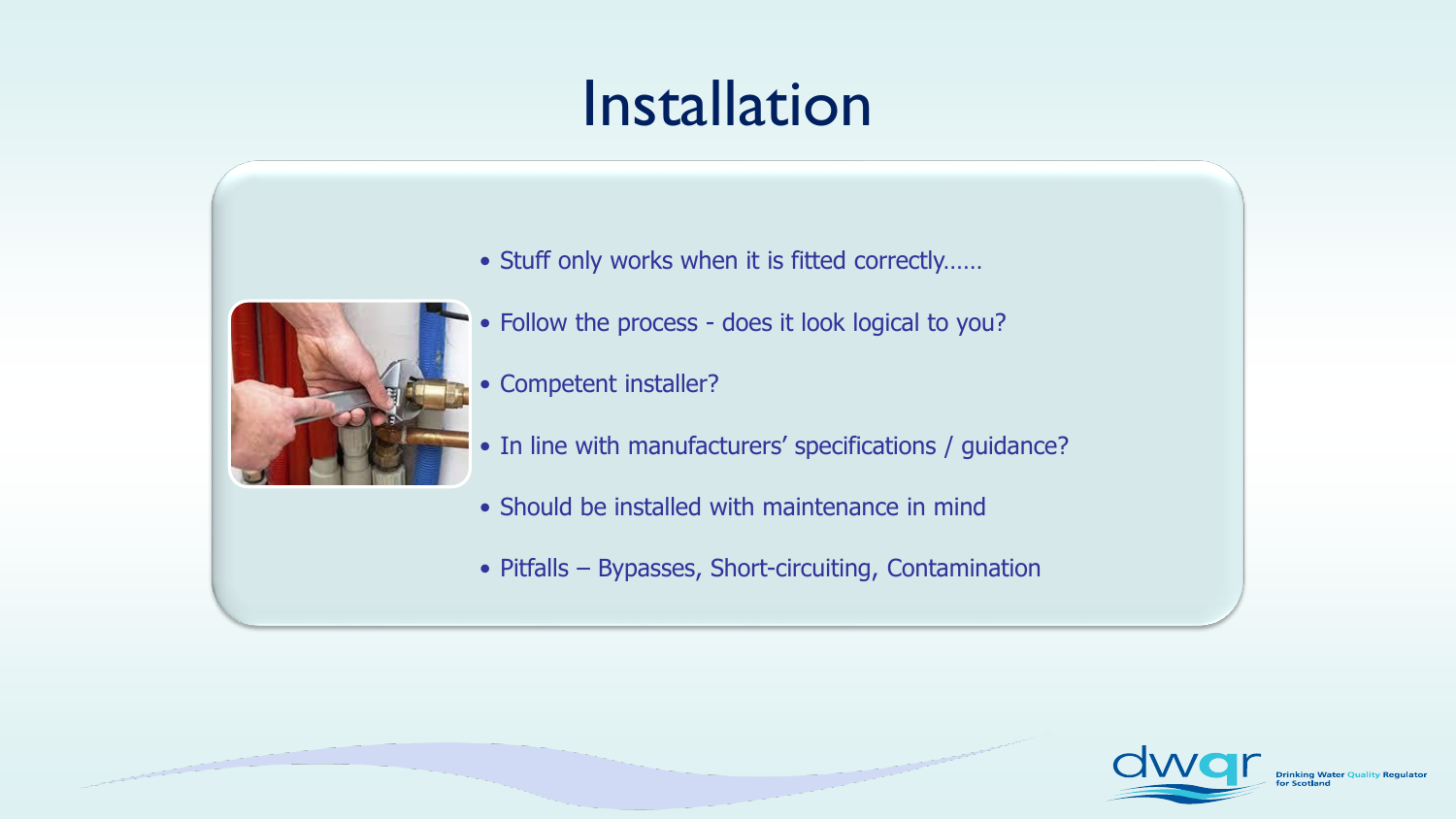### Records and Information

#### Ideally…..

•A schematic diagram of whole treatment process



- Operating manual for each process
- •Required maintenance
- Parts
- •Chemical specifications
- •Validation information / certification
- •We'll come back to this subject in MANAGEMENT CONTROL……..

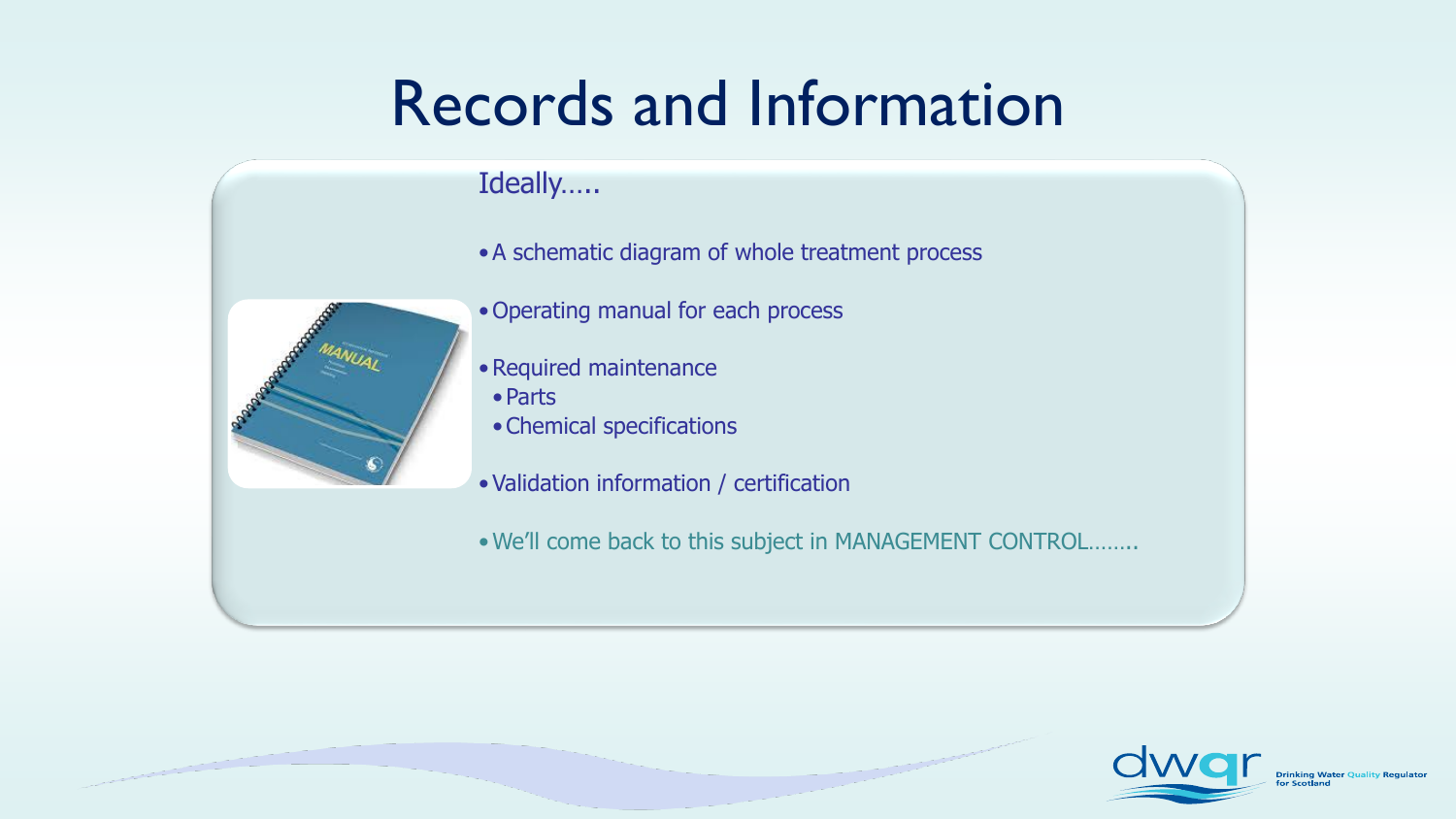### Records and Information



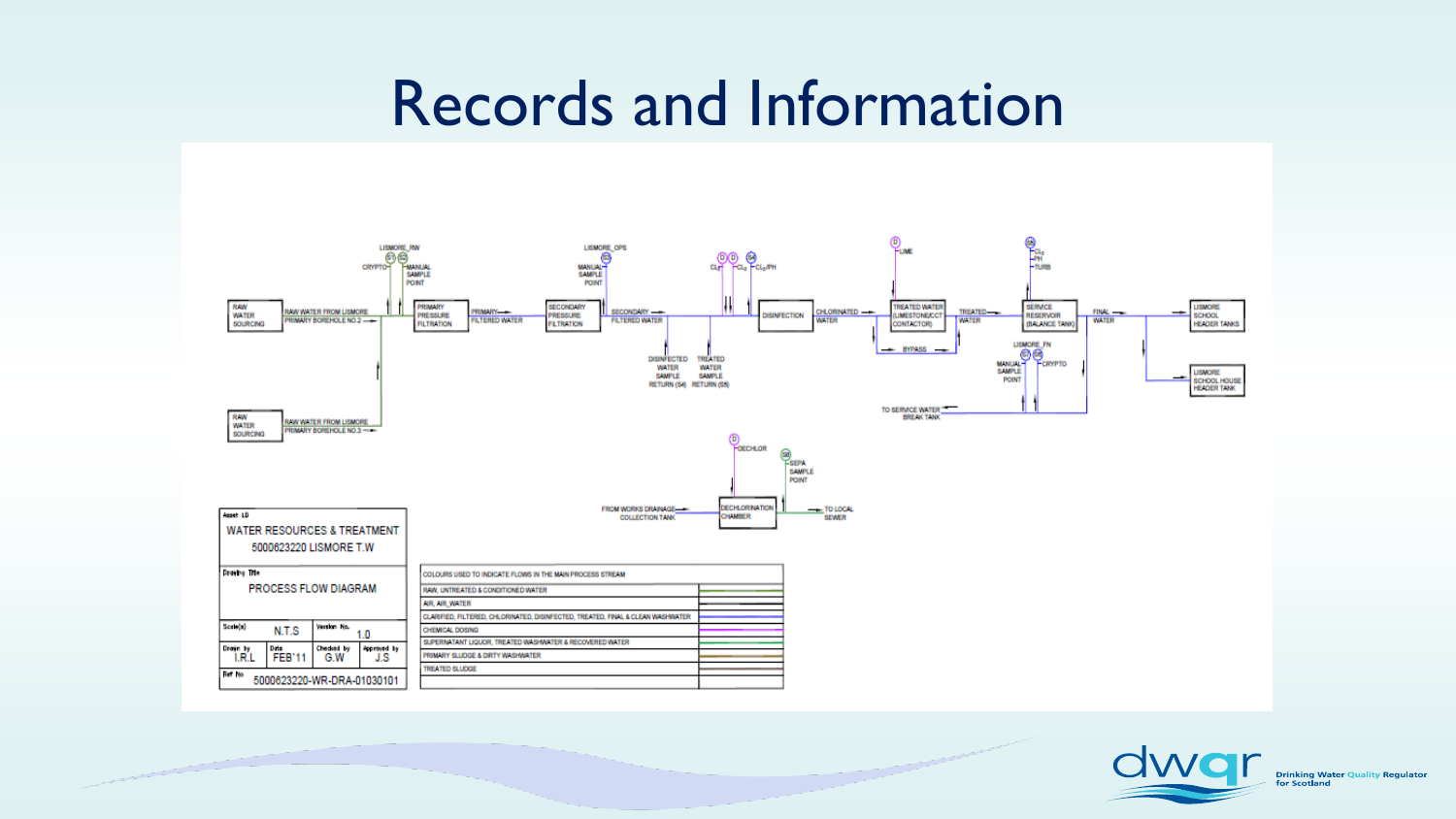### Questions

| TPD1             | Is the treatment process layout<br>inadequately documented?                              | A treatment plan or schematic should be available, this can be a simple sketch or a more<br>complex and detailed drawing depending on the scale of the treatment. This should at<br>least include locations of the incoming water flow, direction of flow, bypass points, dosing<br>points, treatment type and points, monitor locations, out flow, etc. and materials. It need<br>not be to scale but should represent the main treatment of the supply.                                                                                                                                                                                                                                                                                                                                                                                                                                                                            |    |
|------------------|------------------------------------------------------------------------------------------|--------------------------------------------------------------------------------------------------------------------------------------------------------------------------------------------------------------------------------------------------------------------------------------------------------------------------------------------------------------------------------------------------------------------------------------------------------------------------------------------------------------------------------------------------------------------------------------------------------------------------------------------------------------------------------------------------------------------------------------------------------------------------------------------------------------------------------------------------------------------------------------------------------------------------------------|----|
| TPD <sub>2</sub> | Has there been inadequate<br>consideration of Cryptosporidium in<br>design of treatment? | Cryptosporidium is found in faecal matter from livestock and wildlife and in sewage. It can<br>affect any surface water sources or vulnerable ground water sources influenced by surface<br>water. A multi-barrier approach is recommended to remove Cryptosporidium from<br>supplies; coagulation, clarification and filtration for example. Chlorination is not effective<br>against Cryptosporidium, however, UV treatment will inactivate it.                                                                                                                                                                                                                                                                                                                                                                                                                                                                                    |    |
| TPD3             | Is the treatment plant operating<br>outside its design capacity?                         | For any treatment process, there are operational limits beyond which treatment<br>performance diminishes. The quality of the drinking water being produced may be<br>adversely affected if this occurs. Therefore any process being used beyond its designed<br>capacity or specification requires action to be taken.<br>Refer to any available information provided by the manufacturer on the design<br>specification for the treatment and criteria on which the treatment process was designed.<br>Check whether the 'demand' on the supply has significantly increased since the plant was<br>designed and built, e.g. from additional commercial premises, large numbers of additional<br>houses. Check the volume of water being treated and the type of treatment process.<br>Flows greater than design capacity will compromise water quality, e.g. due to insufficient<br>contact time with UV or overloading of filters. | 5. |
| TPD4             | Is there a lack of knowledge and<br>design / capability / capacity?                      | It is essential to have a knowledge of the treatment so that any problems can be identified<br>documentation on the treatment plant and appropriate mitigation action taken. If an understanding of the treatment of the<br>supply is not demonstrated and no maintenance contract is in place, then the likelihood<br>should be scored as 5. Manuals or manufacturer's instructions for the treatment should be<br>available at the site.                                                                                                                                                                                                                                                                                                                                                                                                                                                                                           | 5. |
| TPD5             | Is it possible to by-pass any stage of<br>treatment?                                     | Check for pipe work and/or valves that by-pass any treatment stage. If a UV lamp can be<br>easily switched off (e.g. to save electricity) this is bypassing a treatment stage.                                                                                                                                                                                                                                                                                                                                                                                                                                                                                                                                                                                                                                                                                                                                                       | 5  |

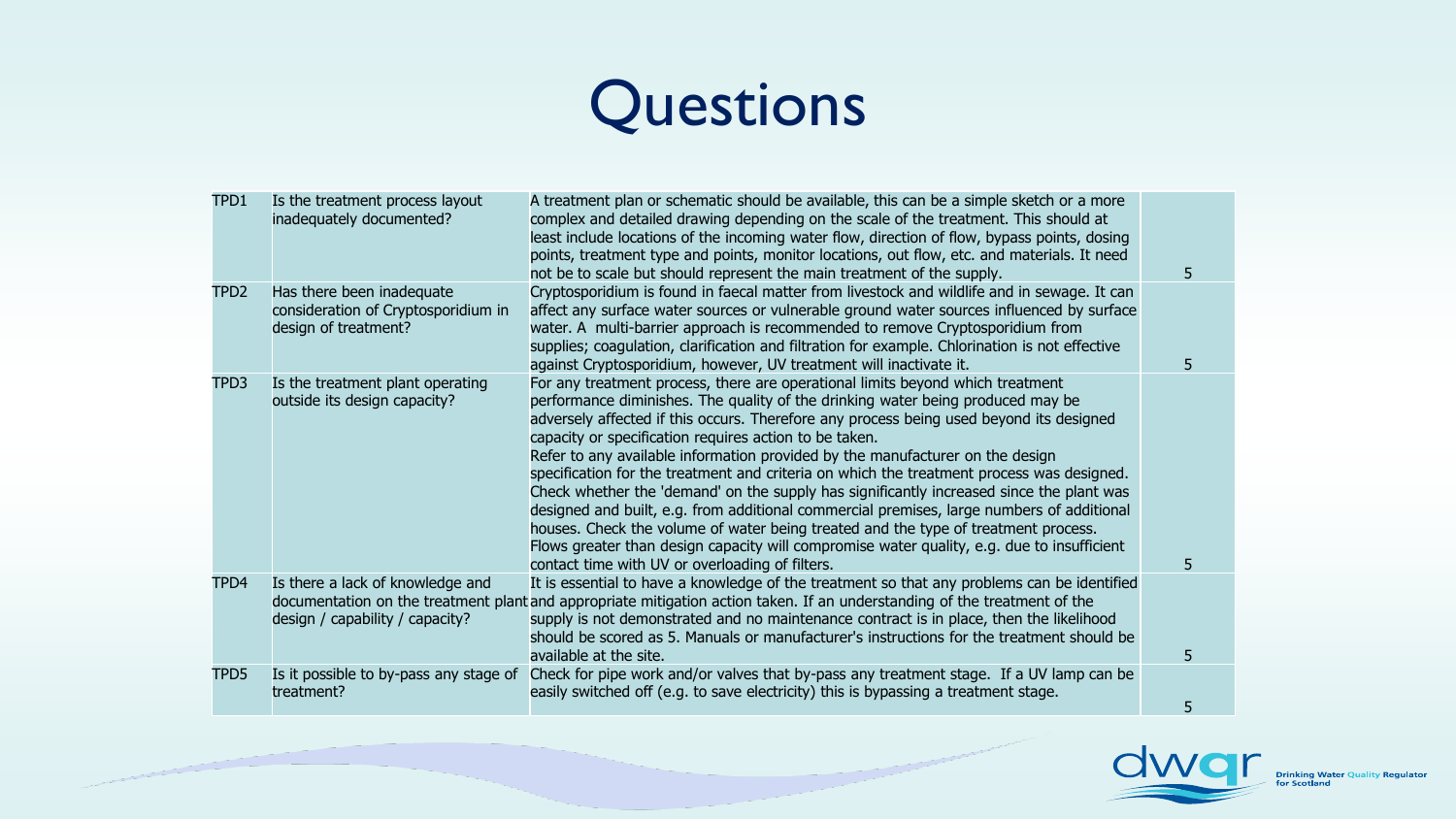### Questions

| TPD5             | of treatment?                                                                                                                          | Is it possible to by-pass any stageCheck for pipe work and/or valves that by-pass any treatment stage. If a UV lamp can be<br>easily switched off (e.g. to save electricity) this is bypassing a treatment stage.                                                                                                                                                                                                                                                                                                                                                                                                                                                              | 5. |
|------------------|----------------------------------------------------------------------------------------------------------------------------------------|--------------------------------------------------------------------------------------------------------------------------------------------------------------------------------------------------------------------------------------------------------------------------------------------------------------------------------------------------------------------------------------------------------------------------------------------------------------------------------------------------------------------------------------------------------------------------------------------------------------------------------------------------------------------------------|----|
| TPD6             | Where there is a blending facility,<br>is the blending strategy<br>inappropriate?                                                      | Blending can be the mixing of a public water supply with a private supply or between<br>multiple private water sources. This may be carried out to meet water quality standards.<br>Assessment of the blending strategy requires interpretation of sample results and<br>knowledge of seasonal variations, e.g. of boron, arsenic, fluoride and nitrates.<br>Check that procedures are in place for the calculation and management of the blending<br>ratio. I.e. are the sources being blended in the correct quantities to meet the criteria<br>defined in procedures to eliminate exceedances of the standards? Does the strategy take<br>into account seasonal variations? | 4  |
| TPD7             | Are there frequent flow/demand<br>variations through the treatment<br>process inadequate in terms of<br>either sufficiency or quality? | Variations in flow rates can cause low pressure, insufficient or loss of supply to properties.<br>Flow variations may also compromise water quality by affecting coagulation, clarification,<br>plant, which render the treatment filtration and disinfection treatment processes, particularly when sudden changes occur.<br>Changes to flow rates should therefore be made gradually and should not exceed the<br>design capacity of any individual treatment process.                                                                                                                                                                                                       | 4  |
| TPD8             | Are there large raw water quality<br>variations, which could exceed<br>the design capability of the<br>treatment process ?             | Some treatment processes struggle to cope with rapid changes in the quality of the water<br>they are required to treat. If this is the case it may be necessary to install pre-treatment or<br>storage in order to ensure a more consistent quality of water entering the main treatment<br>process.                                                                                                                                                                                                                                                                                                                                                                           | 4  |
| TPD <sub>9</sub> | Does / could inadequate<br>installation cause quality<br>problems?                                                                     | Potentially effective treatment processes can be rendered less effective by innappropriate<br>installation, in terms of siting and the way in which they are connected or commissioned.<br>Check for obvious issues such as short circuiting and post-treatment contamination.<br>Treatment equipment should come with detailed installation instructions and / or be fitted<br>by a trained person.                                                                                                                                                                                                                                                                           | 5  |

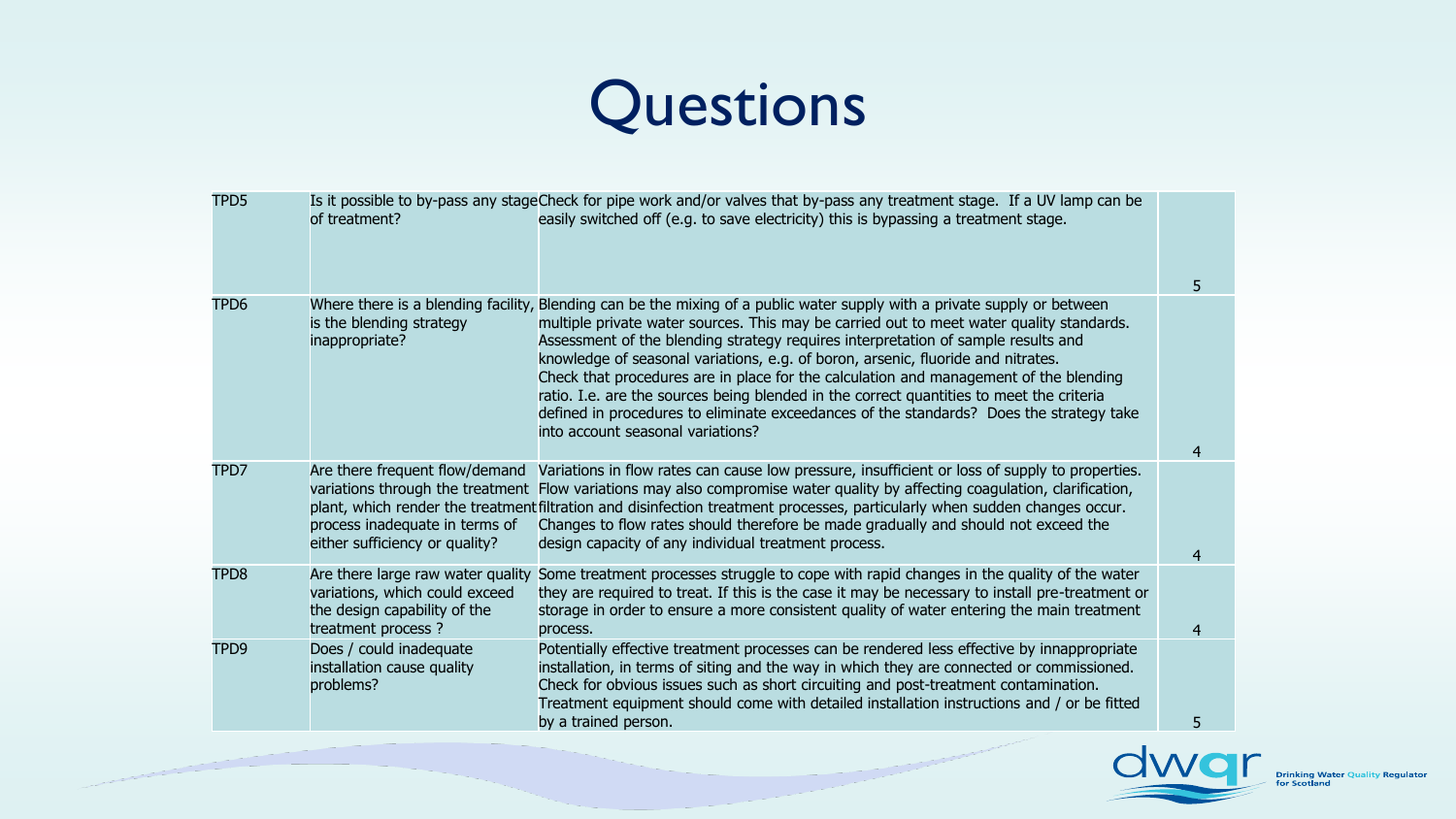### Matt Bower DWQR Risk Assessment Training 2018



**Drinking Water Quality Regulator** for Scotland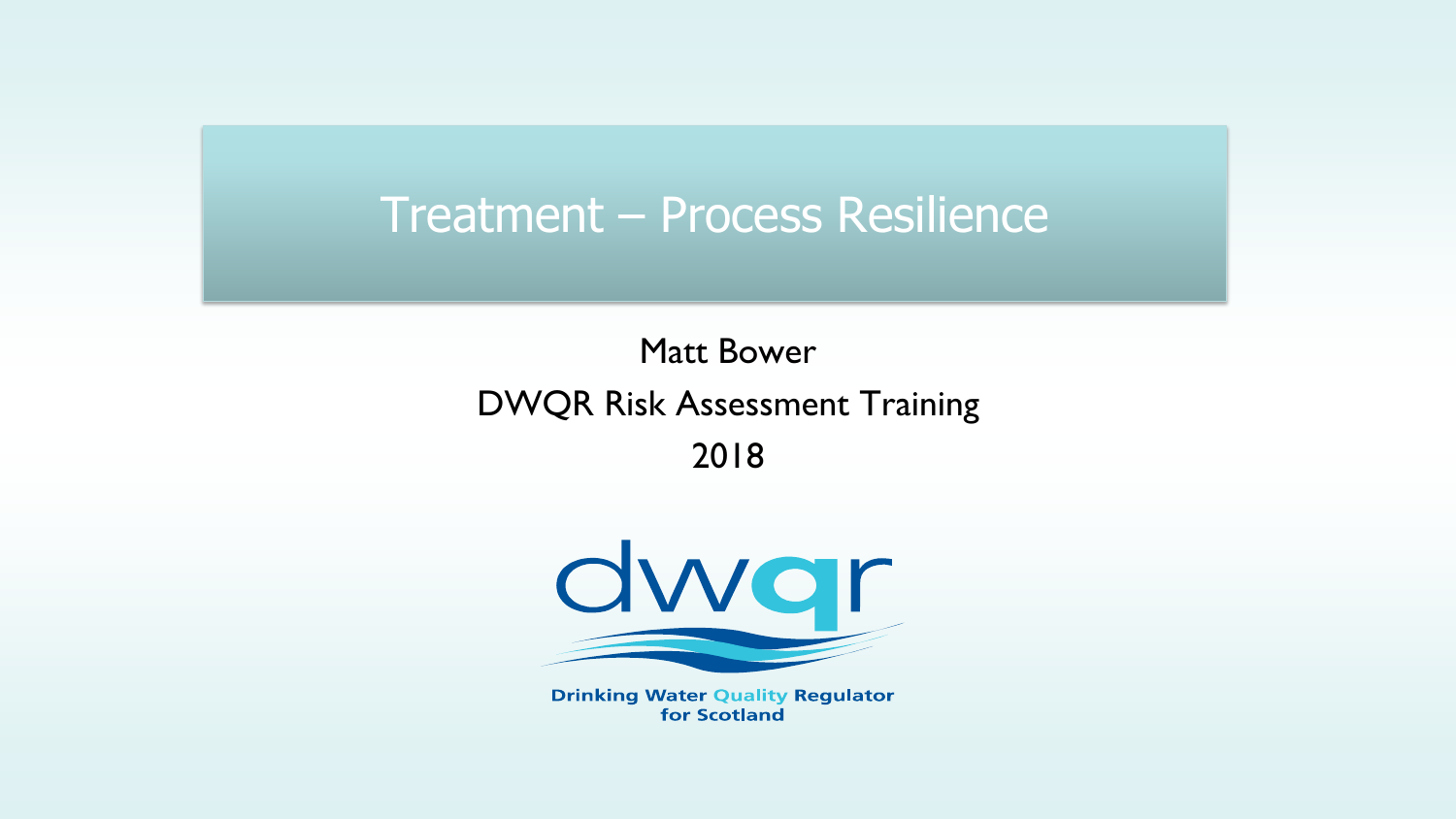

- Chemical contamination
- Severe weather
- Third party interference
- Power issues
- Testing and monitoring
- Emergency planning

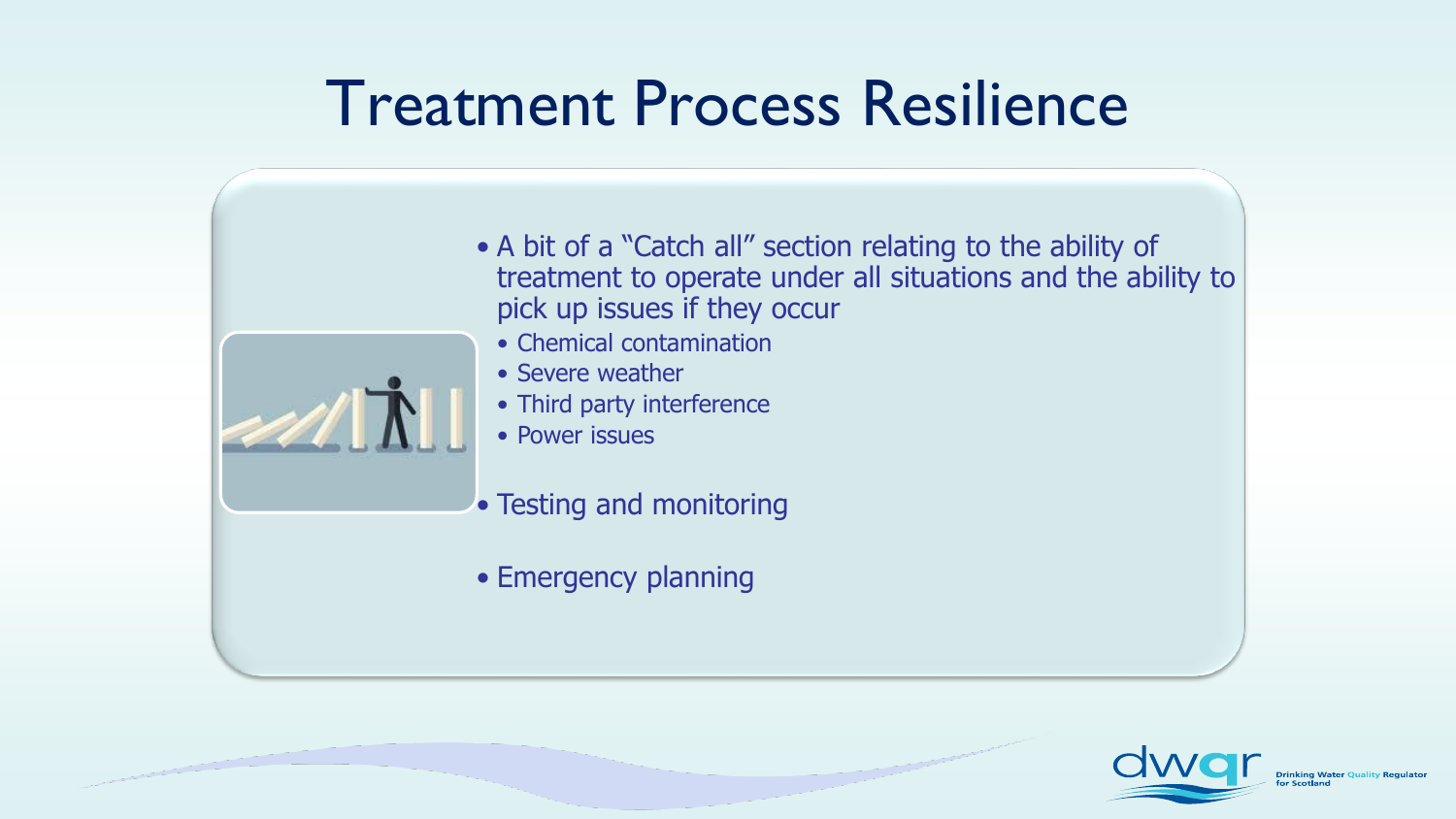#### **Chemicals**

- Wrong chemical
	- Unapproved / inappropriate for drinking water
	- Out of date



- - Incorrect use of chemical
		- Wrong dose
		- Added in wrong place
		- Added to wrong storage vessel
	- Chemical contamination

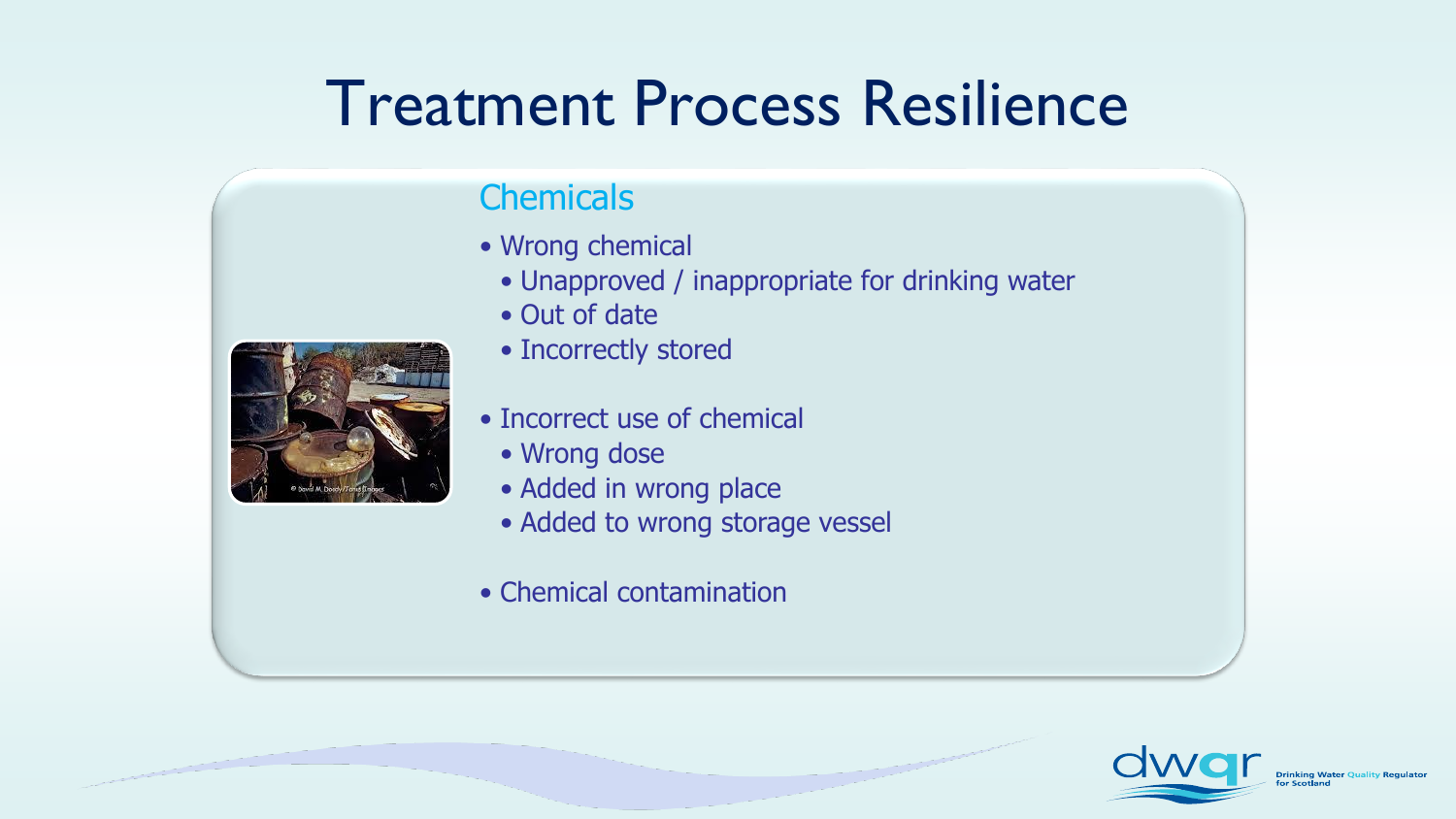

#### **Weather**

- Affecting Treatment Process
	- Freezing
	- Access to site



#### Power Supply

- Complete failure
- Inadequate / no back-up power
- Process fails to restart when restored

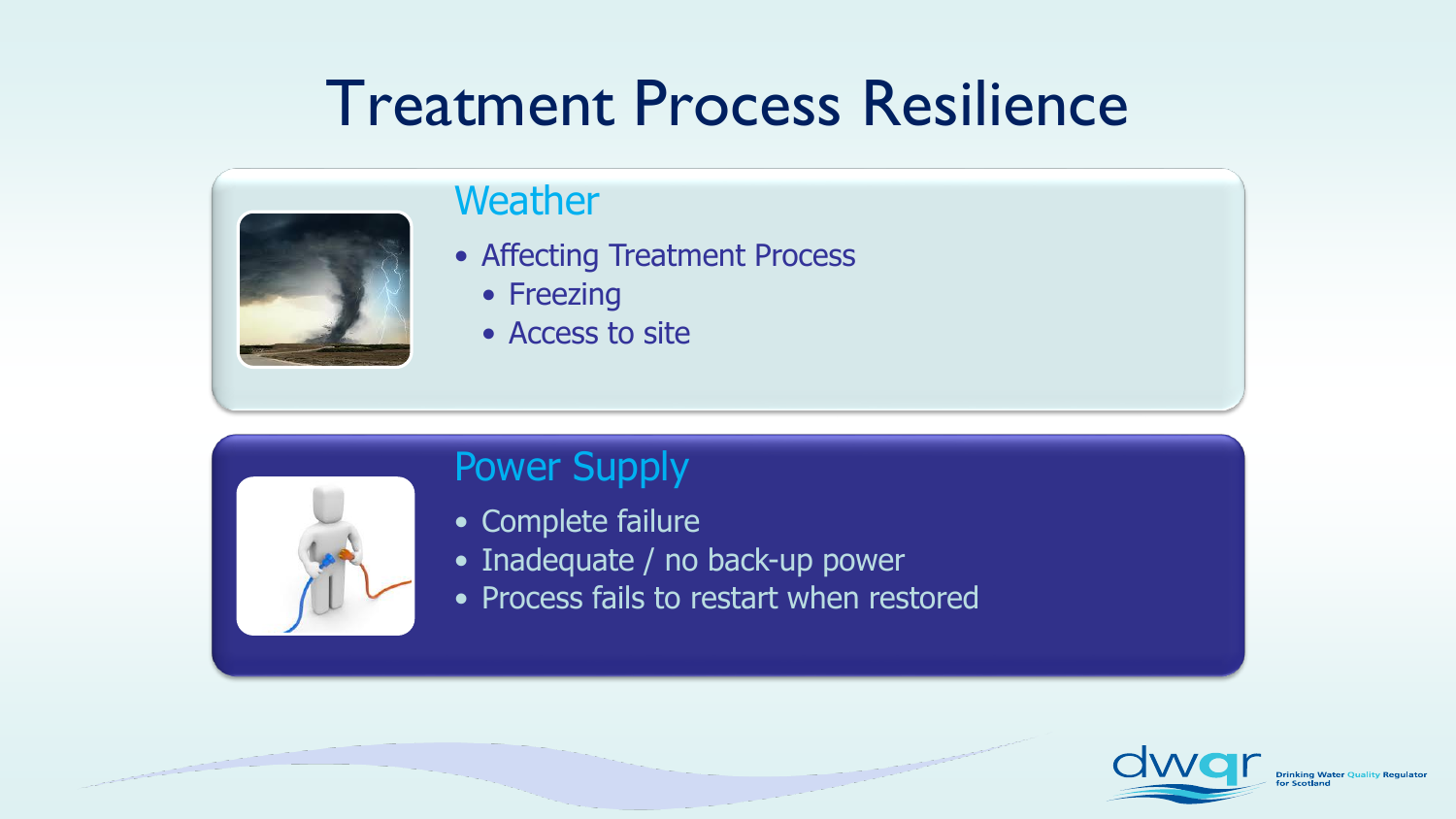

#### **Monitoring**

- Sufficent
- Onsite testing
- Online monitors
- •Alarms
- •Maintained

#### Third Party



#### •Vandalism

- Interference
- Inadvertent contamination

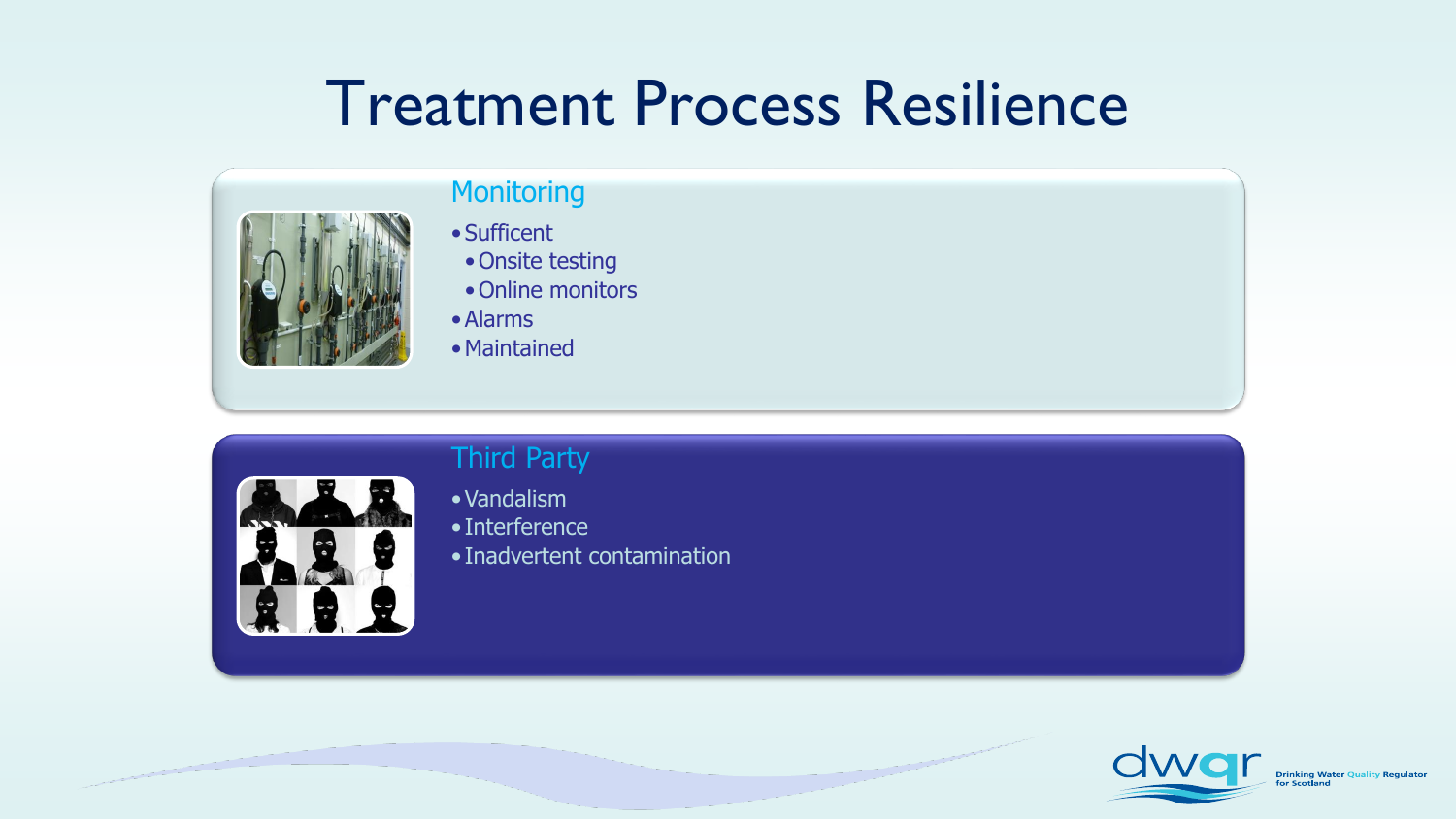#### Emergency Plan

| Event                                           | Location | Action to be taken | <b>Comments</b> |
|-------------------------------------------------|----------|--------------------|-----------------|
| Source blocks                                   |          |                    |                 |
| Source water quality deteriorates significantly |          |                    |                 |
| Raw water pipe bursts                           |          |                    |                 |
| Power to water treatment fails                  |          |                    |                 |
| Filtration Process Stops stops producing water  |          |                    |                 |
| Arsenic concentrations rise above 10ug/l PCV    |          |                    |                 |
| Distribution pipe bursts                        |          |                    |                 |
| Water samples contain bacteria                  |          |                    |                 |
| Water becomes discoloured                       |          |                    |                 |
| Add events here as necessary                    |          |                    |                 |
|                                                 |          |                    |                 |
|                                                 |          |                    |                 |

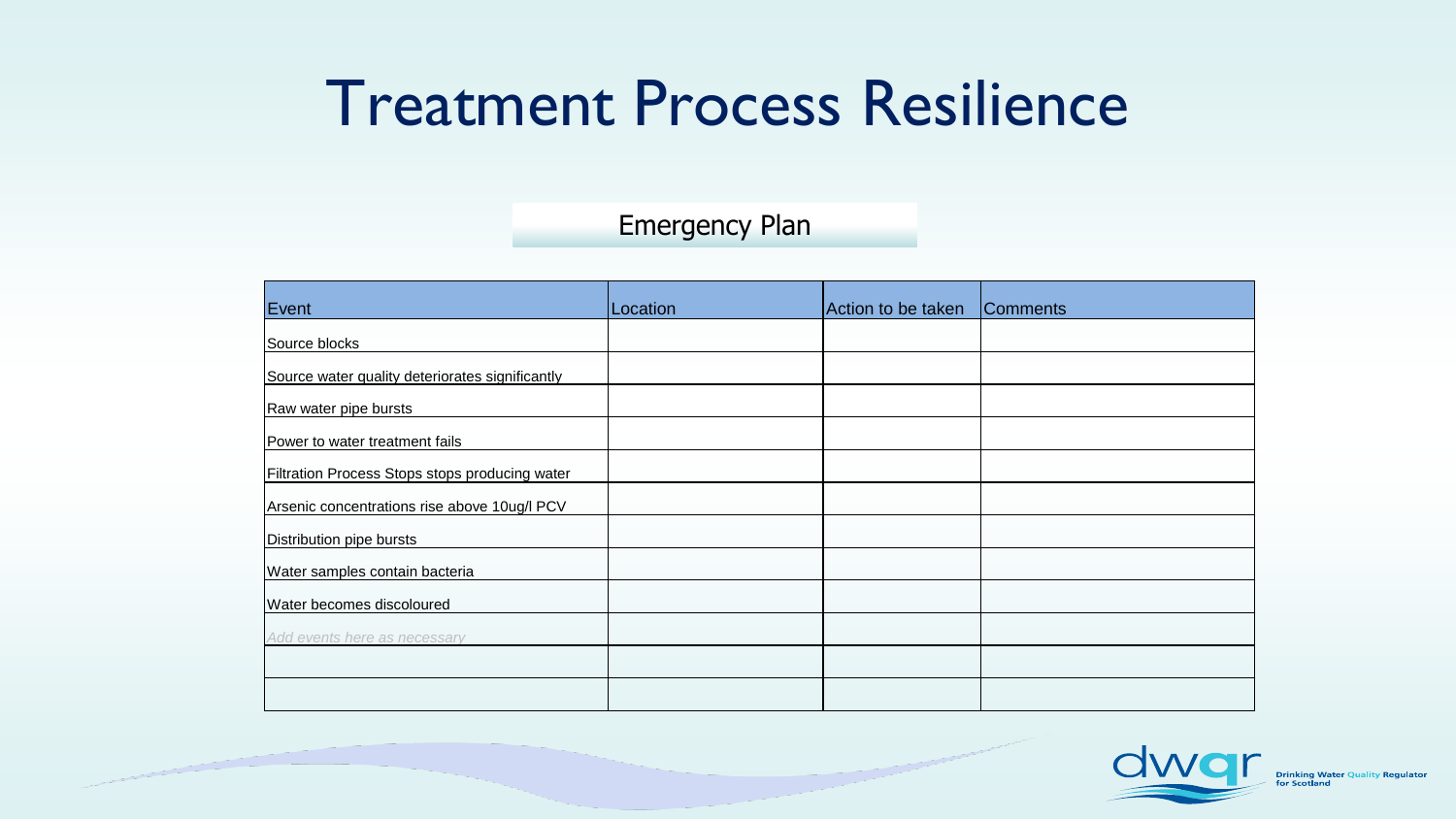

Is there a risk of chemicals used for

| TPR1             | out of date?                                                                                                        | water treatment being unapproved or Check all chemicals being used on site are approved for drinking water use and that they are within their expiry dates.                                                                                                                                                                                                                                                                                                                                                                                                                                                                                                                                                                                               | 5              |
|------------------|---------------------------------------------------------------------------------------------------------------------|-----------------------------------------------------------------------------------------------------------------------------------------------------------------------------------------------------------------------------------------------------------------------------------------------------------------------------------------------------------------------------------------------------------------------------------------------------------------------------------------------------------------------------------------------------------------------------------------------------------------------------------------------------------------------------------------------------------------------------------------------------------|----------------|
| TPR <sub>2</sub> | Could chemicals be added to the<br>wrong storage vessel?                                                            | Check how chemical deliveries are made and ensure there are controls in place to avoid mix up of chemicals, e.g. check<br>dosing points are unique and labelled, chemical deliveries are always accompanied by competent person, an approved<br>chemical deliverer is employed, or that a chemical specification sheet accompanies any delivery.                                                                                                                                                                                                                                                                                                                                                                                                          | 4              |
| TPR <sub>3</sub> | Could adverse weather conditions<br>render the treatment process and/or<br>chemicals ineffective?                   | Cold weather can cause dosing lines to freeze and have a direct adverse impact on the efficacy of treatment processes.<br>Pipes should be lagged where appropriate and equipment protected from frost/freezing. During periods of cold weather<br>treatment processes should be checked and there should be adequate contingency procedures should pipes or<br>processes fail.                                                                                                                                                                                                                                                                                                                                                                            | 5              |
| TPR4             | Could stored chemicals or oil cause<br>contamination due to inadequate<br>bunding?                                  | Chemical storage should be contained in a bunded area sufficient to hold all the chemical compound in the event of a<br>burst container. Check there are no drain holes in the bunding and that the containment area is not liable to fill with rain<br>water. This can be a robust solid crate or tub if large enough. Any fuels / oil should be stored well away from treatmnet<br>chemicals.                                                                                                                                                                                                                                                                                                                                                           | $\overline{4}$ |
| TPR5             | Is there a risk of chemical injection<br>by frost?                                                                  | point(s) being damaged, for example Ask for evidence as to how any dosing point is protected from extremes of weather or physical damage.                                                                                                                                                                                                                                                                                                                                                                                                                                                                                                                                                                                                                 | 5              |
| TPR6             | supply?                                                                                                             | Is there a risk of treatment not being Check there is an adequate procedure in place to restart treatment processes after loss of power, including checks of<br>re-established after any loss of power individual processes to ensure they are working within specification. Some processes such as biological filters may<br>require a period of run to waste.                                                                                                                                                                                                                                                                                                                                                                                           | 5.             |
| TPR7             | Is there a risk of any power back-up<br>or alternative power supply being<br>inadequate?                            | Does the site have a back up generator that is sufficient to power up all the critical treatment processes? Where an<br>alternate power supply is not present; what contingency is in place for the provision of alternate supplies of drinking<br>water?                                                                                                                                                                                                                                                                                                                                                                                                                                                                                                 | 5              |
| TPR8             | Is there a risk of vandalism?                                                                                       | Treatment processes should be in secure buildings. Check perimeter fencing, access gates and the control of the use of<br>any security keys.                                                                                                                                                                                                                                                                                                                                                                                                                                                                                                                                                                                                              | 5              |
| TPR <sub>9</sub> | Is the site/access to site liable to<br>flooding which would result in loss or<br>restriction of treatment process? | Gauge from surrounding topography if the site is at risk of flooding. Ask the person in control if the site has been<br>flooded in the past. Gauge from topography and access routes if the site could become isolated during adverse weather.<br>Ask the person in control if the site has been isolated in adverse weather conditions such as flooding or heavy snow.<br>Lack of access during these times may mean essential water quality checks can not be made, or that chemicals stocks<br>can not be replenished. For sites where access is difficult during periods of adverse weather there should be adequate<br>procedures to manage stocks of treatment chemicals and communication with consumers should boil water advice be<br>necessary. | 5              |
| <b>TPR10</b>     | Is quality monitoring of the treatment<br>process inadequate?                                                       | On-line monitors should be appropriate to any treatment processes present. Where filtration is practised or UV<br>treatment is in place, turbidity monitors allow the operators to check that filtration is effective in reducing the turbidity<br>levels, so that water presented for disinfection is below 1 NTU. In areas with naturally coloured water, transmissivity /<br>colour / TOC monitors may be appropriate to ensure UV will be effective. If the supply is chlorinated, a chlorine monitor<br>will ensure that the supply is maintaining the effective chlorine dose for disinfection. If appropriate manual checks are<br>not carried out (with appropriate documentation), on-line monitors or an equivalent system should be used.      | 5              |